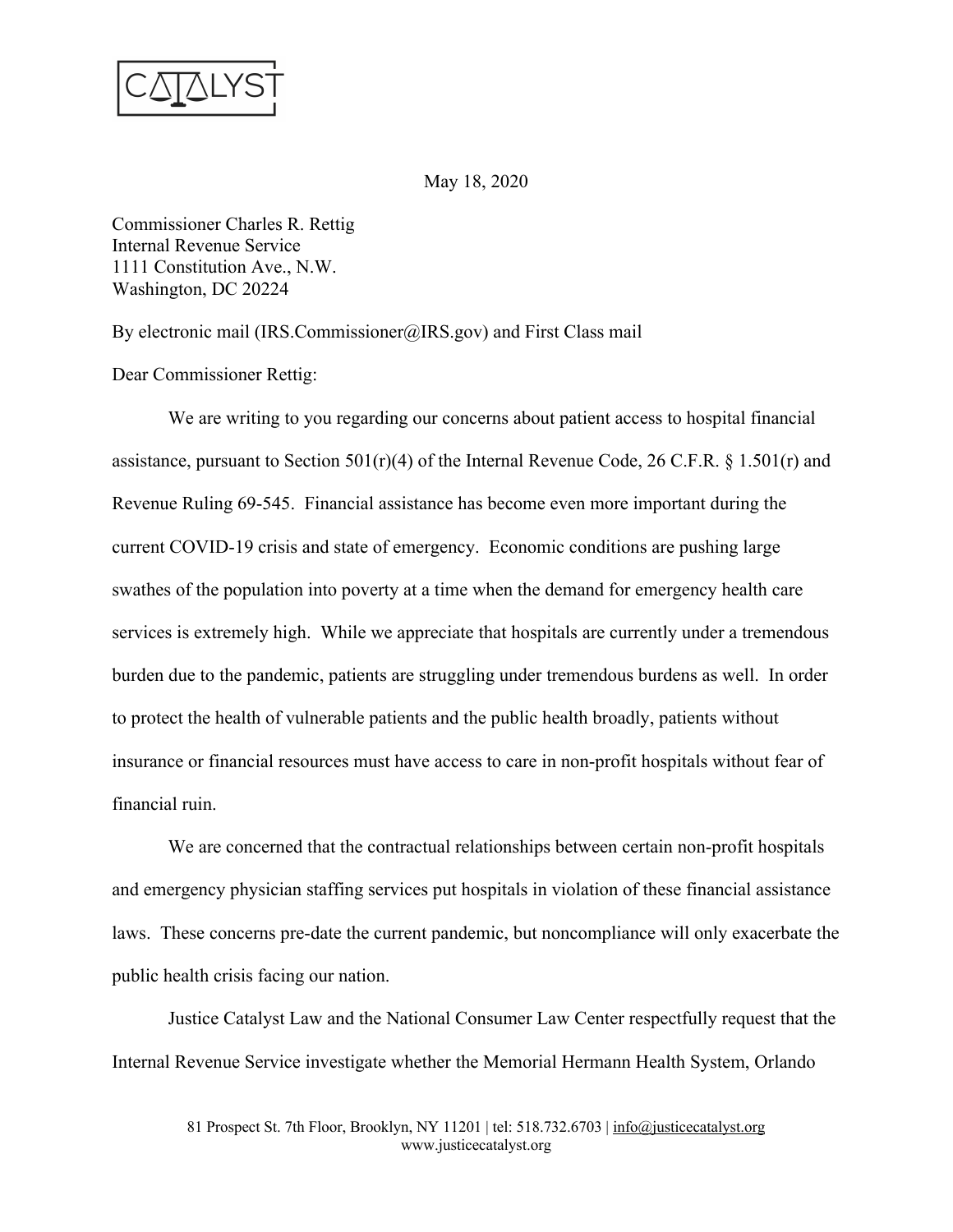

Health, New York-Presbyterian Queens and other non-profit hospitals that outsource their emergency rooms to for-profit physician staffing companies are in violation of their financial assistance obligations under Section  $501(r)(4)$  of the Internal Revenue Code, as a result of the failure of the staffing services to follow hospital financial assistance policies. As the Treasury Department and IRS have indicated, private physician staffing companies that provide patient care in these non-profit hospitals must comply with their hospitals' financial assistance guidelines.

Around two thirds of hospitals in the United States outsource the staffing of their emergency departments to physician management firms or physician staffing services.<sup>1</sup> Two companies dominate the physician staffing industry: TeamHealth and Envision Healthcare Corporation. These companies typically enter into multi-year contracts with hospitals to staff and operate their emergency rooms. They also offer practice management services, such as ratesetting, billing, and debt collection.<sup>2</sup> TeamHealth stated in a March 13, 2019 letter to Congress, "TeamHealth and nearly 6,000 affiliated practicing physicians provid[e] emergency medical services to over 16 million patients per year in 39 states across the country, representing approximately 12% of the total US emergency department visits[.]" Envision operates in 45 states, with 23,100 affiliated or employed physicians and health care professionals, according to a 2016 financial statement.

Although both Envision and TeamHealth and other outsourced physicians operate extensively within non-profit hospitals across the country, for every hospital we have examined,

<sup>1</sup> Deutsche Bank, *Markets Research – Envision Healthcare*, 2013.

 $2$  The private equity firm Blackstone currently owns TeamHealth, based in Knoxville, Tennessee. TeamHealth was a public company from 2009 to 2016.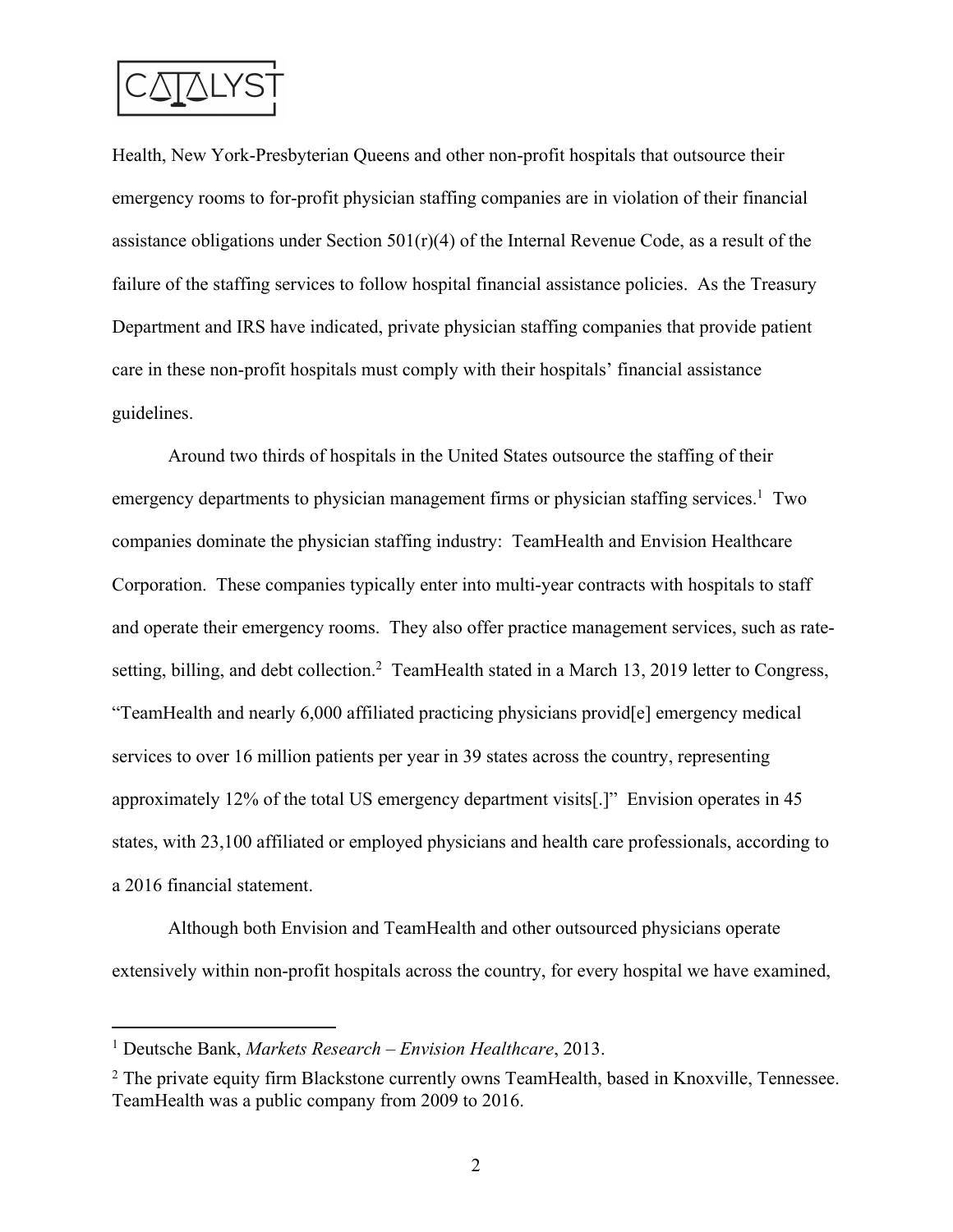

these physicians do not comply with the hospital's Financial Assistance Policy ("FAP") in billing patients. As a result, the hospitals they contract with, including the hospitals and health systems described below, fail to extend the benefits of a required FAP to eligible patients. Eligible patients may receive a deduction or cancellation of the bill from the hospital, but they are likely to receive a separate physician bill with a demand to pay in full. In 2019, ProPublica and National Public Radio reported that TeamHealth subsidiaries had a practice of suing poor patients who could afford to pay for care.<sup>3</sup> "Two former TeamHealth employees told MLK50 and ProPublica that they were instructed not to mention the term charity care when patients called with questions about their bills."4

The prospect of burdensome medical debt creates a substantial barrier to health care access. In the current pandemic it is even more important for patients to seek needed health care without being deterred by fears of medical debt and collection lawsuits. We ask that you investigate the actions of the physician staffing companies and their impact on compliance with 26 U.S.C. § 501(r)(4), 26 C.F.R. § 1.501(r)-4 and Revenue Ruling 69-545. Where violations have taken place, we urge you to take immediate corrective action to ensure that these hospitals and physician staffing companies fulfill their mandate to provide financial assistance to eligible patients as required by law.

<sup>3</sup> See Wendi C. Thomas et al., *A Private Equity-Owned Doctors' Group Sued Poor Patients Until It Came Under Scrutiny*, National Public Radio, Nov. 27, 2019, available at https://n.pr/2XJXZgT (viewed Apr. 16, 2020).

<sup>4</sup> *Id.*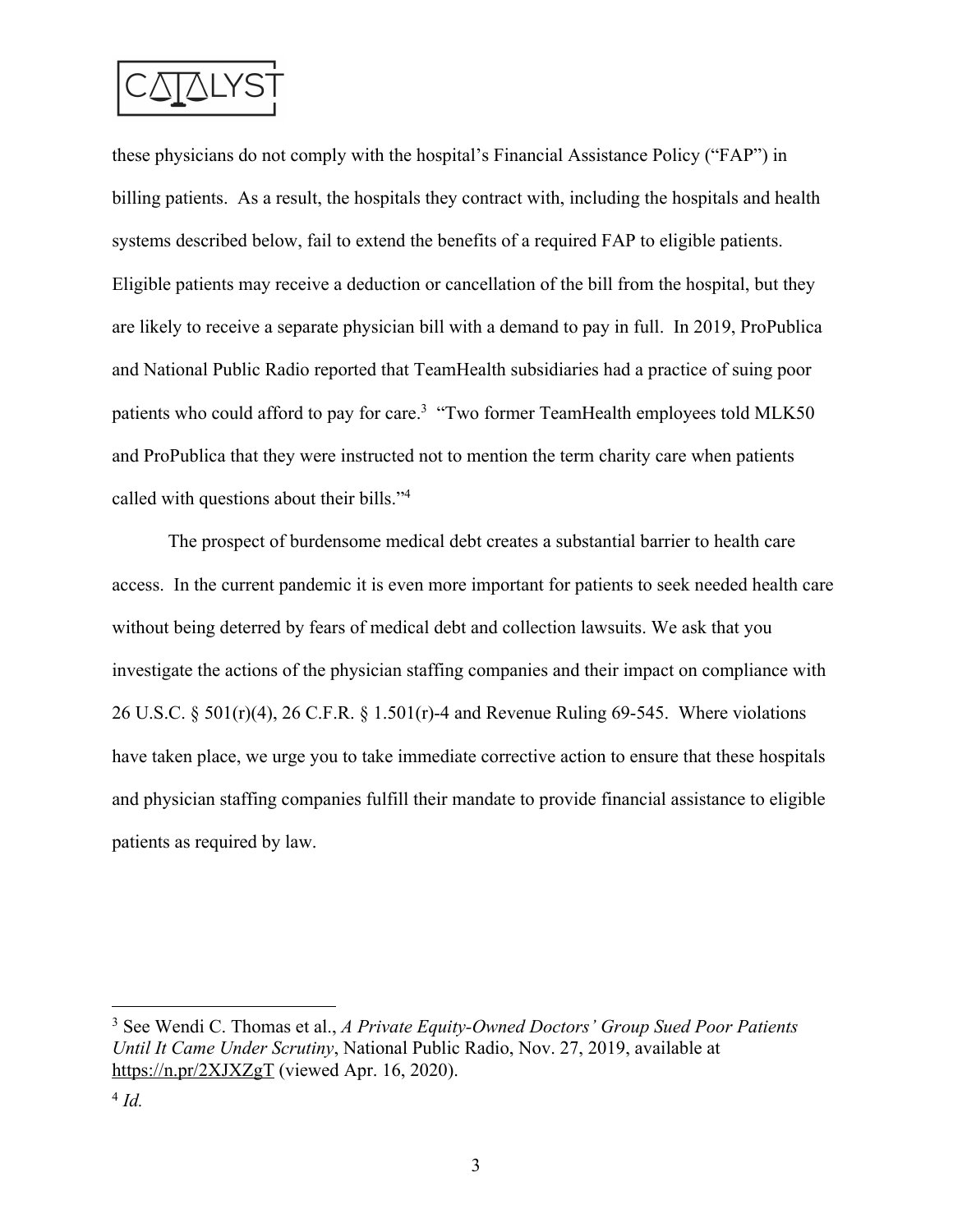

#### **Financial Assistance Policy Requirements**

Non-profit hospitals must satisfy their obligations under the "Financial Assistance Policy" (FAP) provisions of 26 U.S.C. §  $501(r)(4)$  and 26 C.F.R. § 1.501(r)-4 in order to maintain their tax-exempt status. The IRS may issue sanctions for noncompliance up to and including revocation of a hospital's tax exemption for willful and egregious actions.

26 C.F.R. § 1.501(r)-4 states, "A hospital organization meets the requirements of section  $501(r)(4)$  with respect to a hospital facility it operates only if the hospital organization establishes . . . [a] written financial assistance policy (FAP)" that meets the requirements of paragraph (b) of this section." Paragraph (b) sets forth in considerable detail the necessary elements of a FAP, including that it "[a]pply to all emergency and other medically necessary care provided by the hospital facility," "[b]e widely publicized" as described further in subpart (b)(5), include financial eligibility criteria, prohibit "gross charges," explain the method for reducing charges, and explain the measures the entity will take in the event of non-payment.

Essential to note here is that the regulations state, "Operating a hospital facility includes operating the facility through the organization's own employees or contracting out to another organization to operate the facility. For example, if an organization hires a management company to operate the facility, the hiring organization is considered to operate the facility."  $§ 1.501(r)-1(b)(22)(i).$ 

The Treasury Department's guidance accompanying the regulation makes clear that a non-profit hospital must provide financial assistance to all eligible patients, even those treated by providers under contract with emergency physician staffing services, or else the hospital risks losing its non-profit status:

4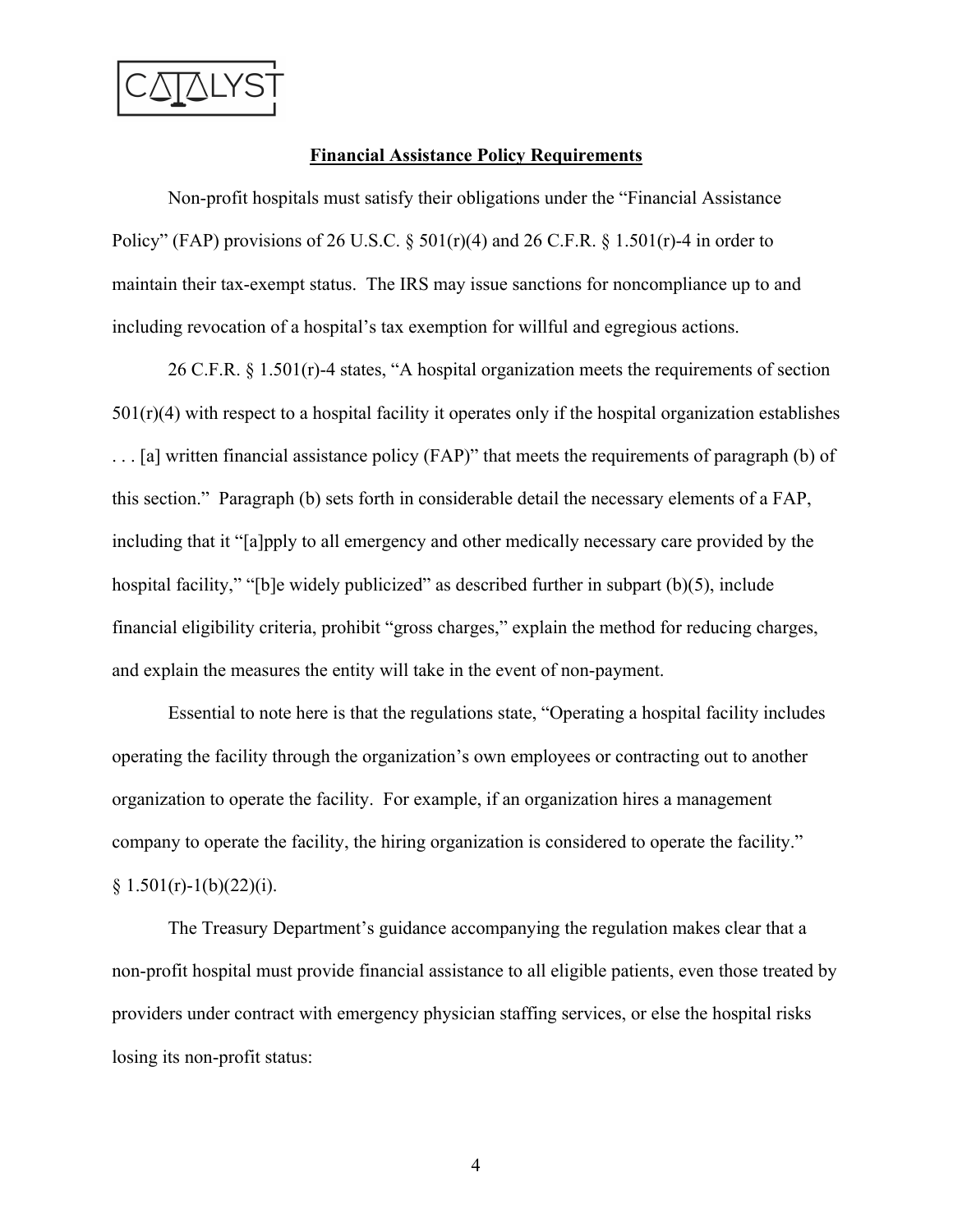

In response to comments and to provide transparency to patients, the final regulations require a hospital facility's FAP to list the providers, other than the hospital facility itself, delivering emergency or other medically necessary care in the hospital facility and to specify which providers are covered by the hospital facility's FAP (and which are not). As discussed in section 1.g of this preamble, the final regulations also clarify that a hospital facility's FAP must apply to all emergency and other medically necessary care provided in a hospital facility by a partnership owned in part by, or a disregarded entity wholly owned by, the hospital organization operating the hospital facility, to the extent such care is not an unrelated trade or business with respect to the hospital organization. **In addition, the Treasury Department and the IRS note that if a hospital facility outsources the operation of its emergency room to a third party and the care provided by that third party is not covered under the hospital facility's FAP, the hospital facility may not be considered to operate an emergency room for purposes of the factors considered in Rev. Rul. 69-545 (1969-2 CB 117)** (providing examples illustrating whether a nonprofit hospital claiming exemption under section  $501(c)(3)$  is operated to serve a public rather than a private interest, with one activity of the section  $501(c)(3)$  hospital being the operation of a full time emergency room). $5$ 

# **Revocation of 501(c)(3) status for noncompliance**

The IRS recently issued a "Private Letter Ruling" (public versions are anonymized)

informing a hospital that its  $501(c)(3)$  status would be revoked in part because it did not have

compliant FAP policies. *See* PLR 201833021 (Aug. 17, 2018) (available on Westlaw). The IRS

stated,

<sup>5</sup> Additional Requirements for Charitable Hospitals; Community Health Needs Assessments for Charitable Hospitals; Requirement of a Section 4959 Excise Tax Return and Time for Filing the Return, 79 FR 78954-01 at 78971-78972 (Dec. 31, 2014) (emphasis added). *See also* 26 C.F.R. § 1.501(c)(3)-1(d)(ii) ("An organization is not organized or operated exclusively for one or more of the purposes specified in subdivision (i) of this subparagraph unless it serves a public rather than a private interest. Thus, to meet the requirement of this subdivision, it is necessary for an organization to establish that it is not organized or operated for the benefit of private interests such as designated individuals, the creator or his family, shareholders of the organization, or persons controlled, directly or indirectly, by such private interests.").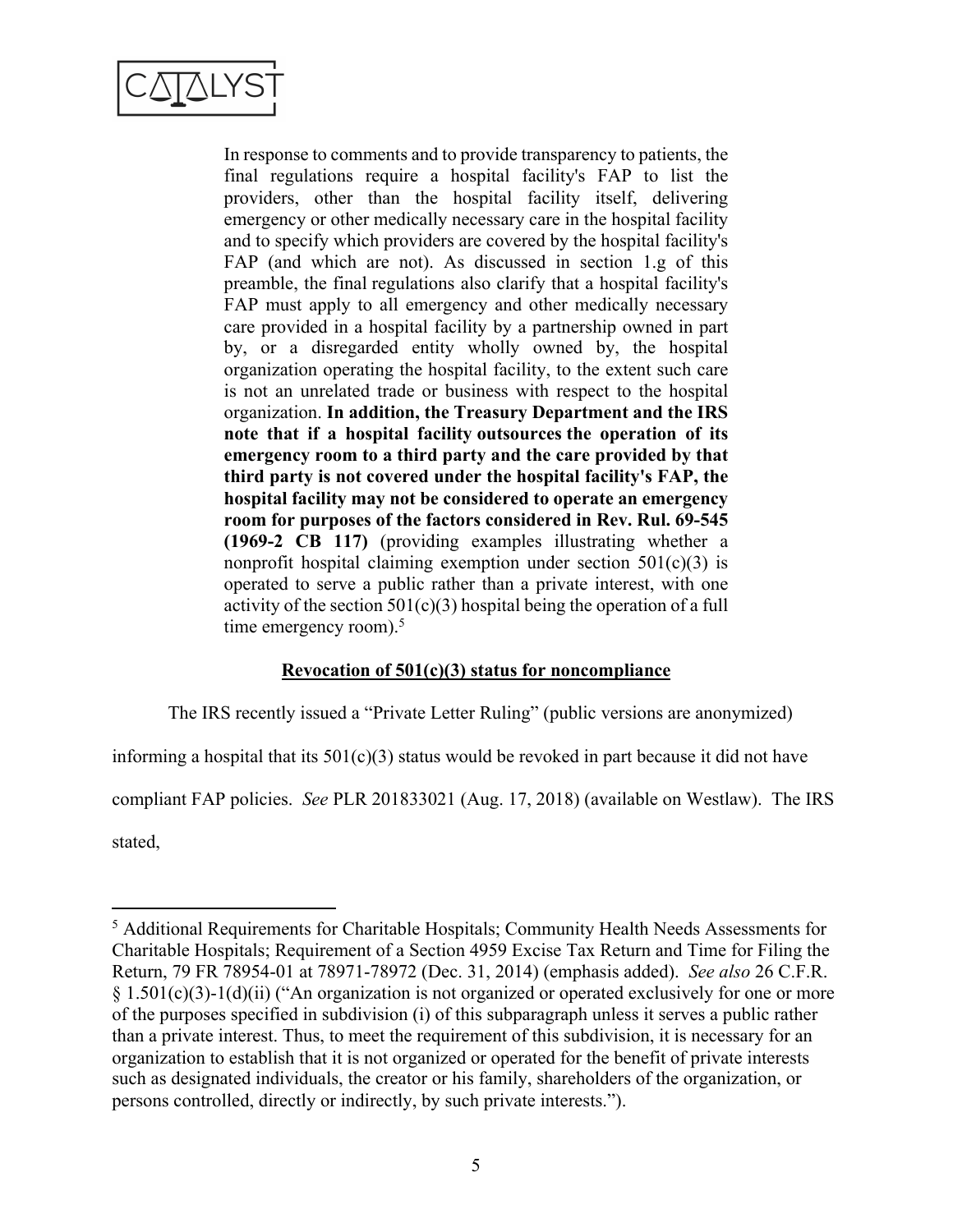

IRC  $\S$  501(r) states hospitals required to follow its provisions will not be recognized as an entity described in subsection  $501(c)(3)$ unless it meets the criteria enumerated in subsections  $501(r)(1)(A)$ , (B), (C), and (D). Those sections state the entity must have a CHNA, FAP, limit the amounts charged for emergency or other medically necessary care provided to patients eligible for assistance under its FAP, prohibit the use of gross charges, and states the hospital cannot engage in extraordinary collection actions before reasonable efforts have been made to determine whether the patient is eligible for assistance under the hospital's FAP.

The IRS has also fined hospitals for noncompliance.<sup>6</sup> Of course, we do not know whether any hospital we mention in this letter may already be the subject of an IRS inquiry.

# **Hospitals Appear to be Violating their FAP Requirements**

# **1. Memorial Hermann Health System, Texas**

In 2007, TeamHealth and the Memorial Hermann Health System, the largest non-profit health system in Texas, signed a letter of understanding awarding TeamHealth rights as *the sole provider* of staffing and management services to eight of the health system's facilities.<sup>7</sup> According to the Memorial Hermann's FAP, any service provided at a Memorial Hermann facility by a physician who is not employed by Memorial Hermann is *not* covered under the policy. <sup>8</sup> Memorial Hermann's website lists a total of 373 Emergency Medicine Physicians, 53 Emergency Nurse Practitioners and 20 Emergency Physician Assistants who are not covered by the FAP; approximately two-thirds of them are directly affiliated with TeamHealth.<sup>9</sup> While the

<sup>6</sup> *See* Jonathan Wilk, *The IRS is going after 501(r) violations. Here's how to stay out of trouble,*  Becker's Health IT & CIO Report, Apr. 12, 2018, available at https://bit.ly/38DB6Ow (viewed Jan. 24, 2020).

<sup>7</sup> *See* https://bit.ly/399iUNn (viewed May 15, 2020).

<sup>8</sup> *See* https://bit.ly/2T9VX6U (viewed May 15, 2020).

<sup>9</sup> *See* https://bit.ly/3bBEdrl (viewed May 15, 2020).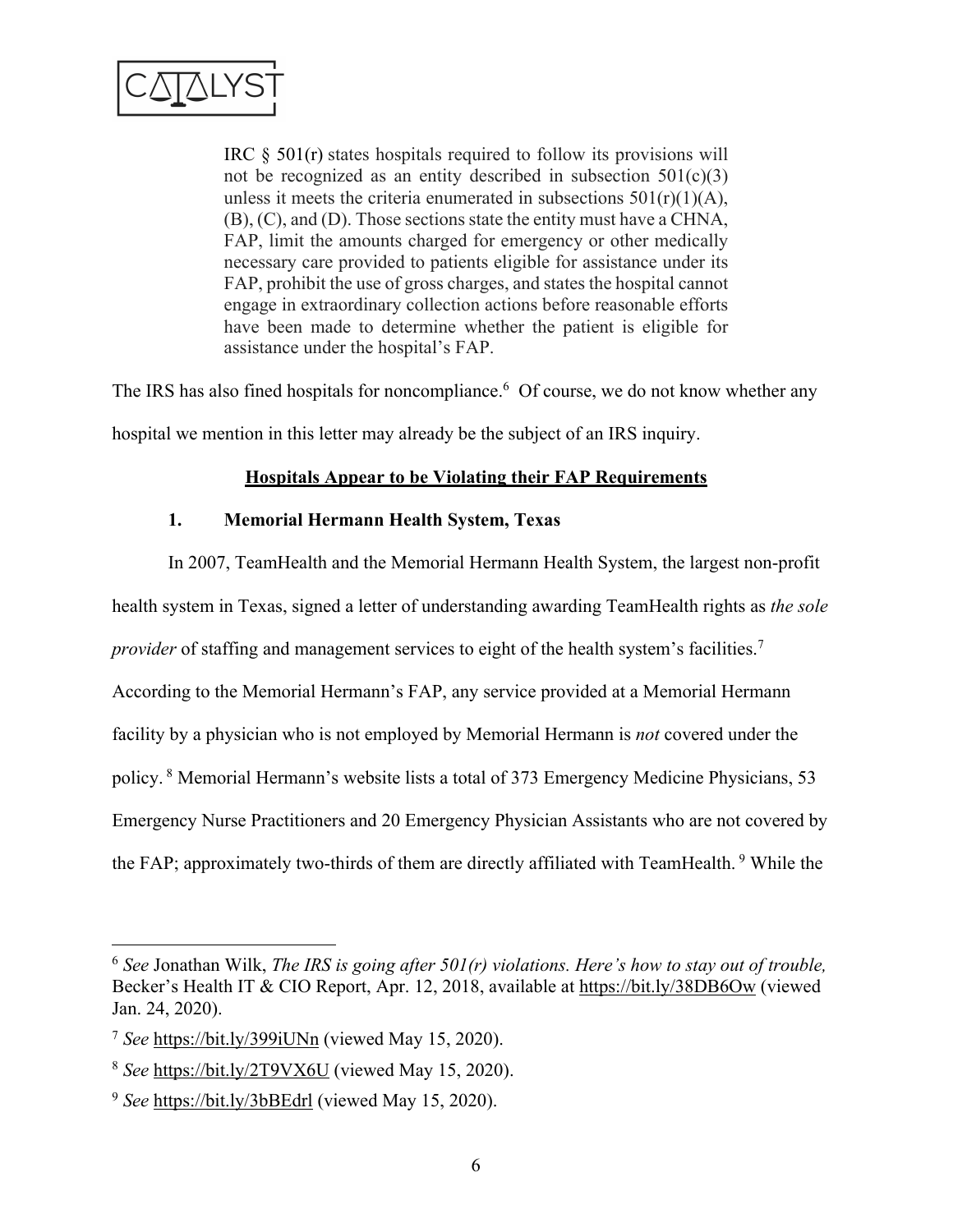

FAP states that there is also a list of physicians who are covered by the FAP, we were unable to find that list. Thus, it is not clear if *any* emergency providers at Memorial Hermann are covered by the hospital's FAP. We have searched but we were unable to find any TeamHealth FAP, or any other policy regarding the reduction of charges to qualifying individuals.

### **2. Orlando Health, Florida**

The Orlando Health system comprises 13 wholly-owned or affiliated facilities, including the area's only Level I trauma center in central Florida, reportedly serving 85,000 patients per year.10 According to the system-wide FAP, all Orlando Health employed physicians are covered under the FAP, but "Contracted, Community/Private providers are not required to participate in Orlando Health's financial assistance program."11 A list of participating physicians available on the Orlando Health website shows that 100% of the providers who specialize in emergency medicine are either contracted or private, and they do not participate in the system's FAP.12 It appears that not a single patient of this hospital's emergency department would receive financial assistance for a doctor's bill.

The Orlando Health website includes an online bill pay option for any bill received for hospital charges only. The site states, "The hospital and the professional services provided in the hospital are billed separately. The hospital charges for the room, equipment, supplies, technicians and nurses who cared for you. Any physician or allied health professional that treated you during your stay will have a separate bill."13

<sup>10</sup> *See* https://bit.ly/360SWe6 (viewed May 15, 2020).

<sup>&</sup>lt;sup>11</sup> *See* https://bit.ly/2PAcYoN (viewed May 15, 2020).

<sup>12</sup> *Id*.

<sup>13</sup> *See* https://bit.ly/2wO4OCD (viewed May 15, 2020).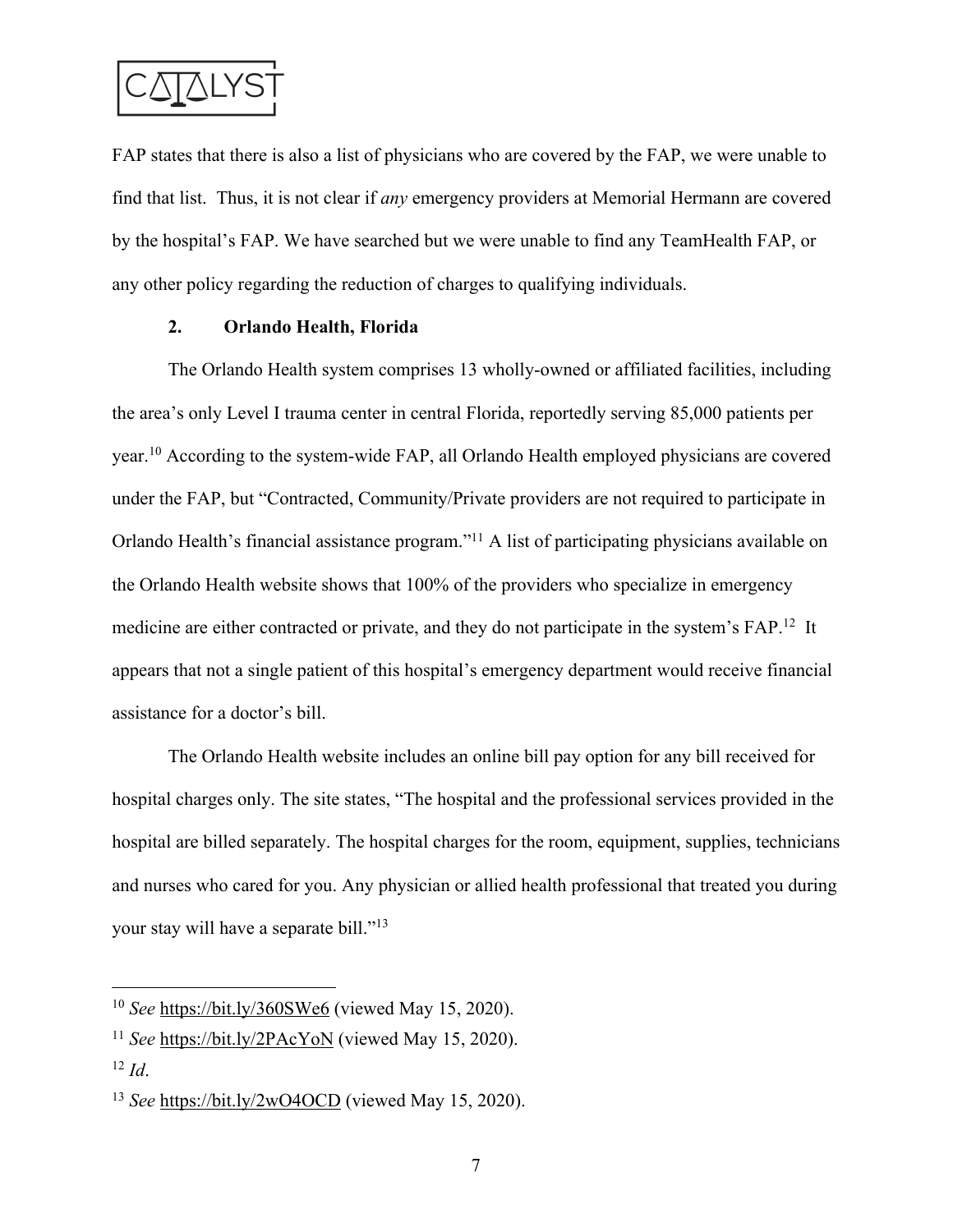

### **3. NewYork-Presbyterian, Queens, NY**

NewYork-Presbyterian Queens is a 535-bed facility in Flushing, New York. The certified Level I trauma center reportedly receives 124,000 emergency visits per year.<sup>14</sup> The facility has a FAP on its website, but it notes that "Various physicians and other service providers (providers) may provide care to patients at a Hospital facility. Those providers are not covered by the Hospital's Charity Care Policy."15 A list of contracted physician groups affiliated with the facility includes Northern Valley Anesthesia – Brookhaven, a TeamHealth subsidiary, and Queens Emergency Medical Associates, an Envision Healthcare subsidiary.16 Because neither TeamHealth nor Envision provides a FAP, and the hospital's FAP does not include care provided by those companies, it appears that Emergency Medicine is not covered by a FAP at NewYork-Presbyterian Queens. On the list of physicians who provide charity care, NewYork-Presbyterian Queens lists *no* emergency department physicians.17

# **Conclusion**

Allowing outsourced doctors and physician staffing services to avoid financial assistance obligations at non-profit hospitals undermines the worthy goals and mandates of 26 U.S.C. §  $501(r)(4)$  and 26 C.F.R. § 1.501(r)-4. Based on publicly available information, the actions of Envision, TeamHealth and other physician staffing services are placing Memorial Hermann, Orlando Health, NewYork-Presbyterian and other non-profit hospitals in violation of their

<sup>14</sup> *See* https://www.nyp.org/queens/about-us (viewed May 15, 2020)

<sup>&</sup>lt;sup>15</sup> *See* https://bit.ly/2I1ouWb (viewed May 15, 2020).

<sup>16</sup> *See* https://bit.ly/38avSsG (Contracted Physician Groups); https://bit.ly/366G5qL (Emergency Medical Associates) (both viewed May 15, 2020).

<sup>17</sup> *See* https://bit.ly/360XAZA (viewed May 15, 2020).